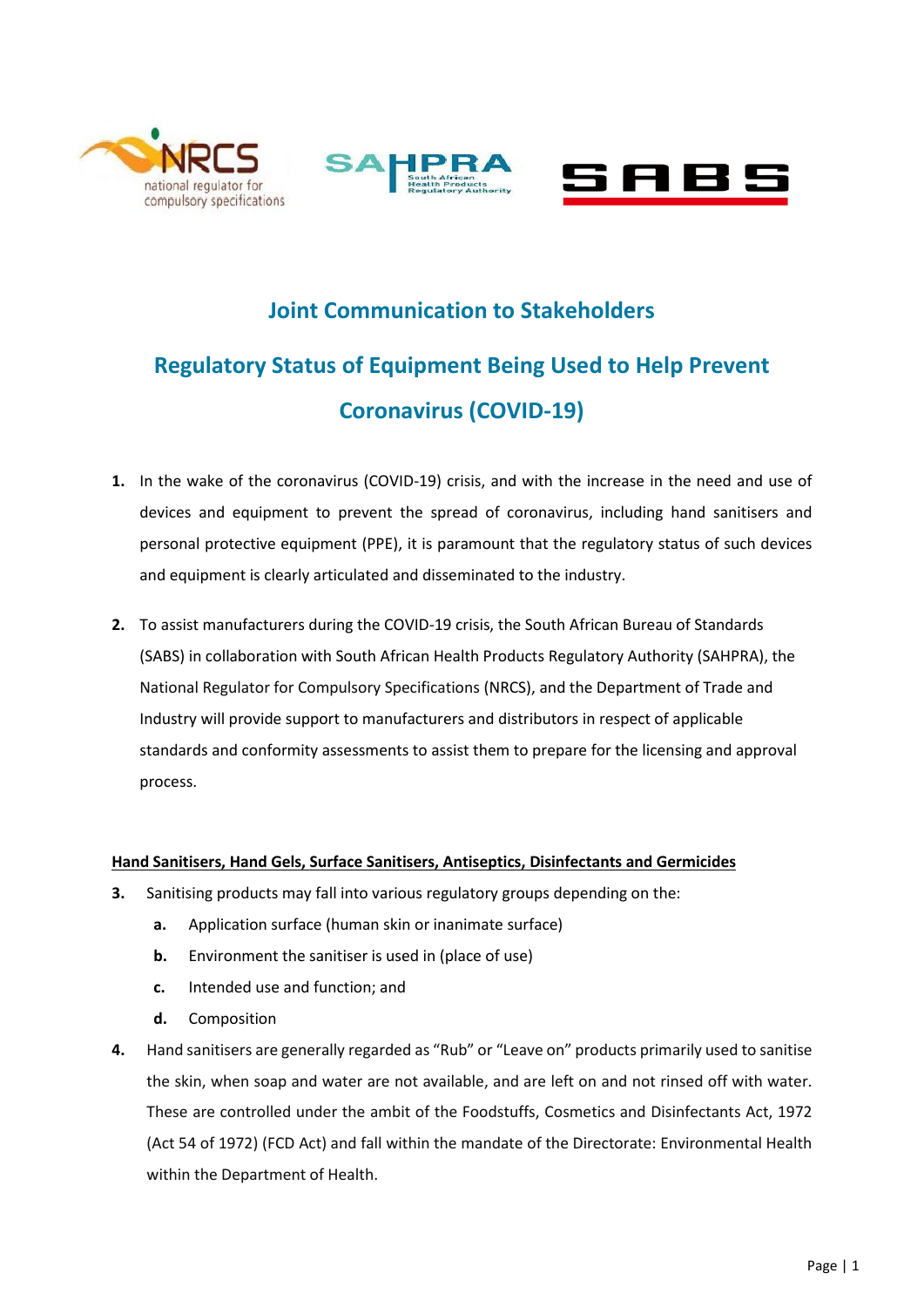- **5.** Hand sanitisers must comply with the South African National Standard (SANS) 490:2013 "Disinfectant alcohol-based handrub", as well as the Legal Metrology Act, 2014 (Act 09 of 2014), in terms of packaging and labelling and any compulsory standards issued by the NRCS.
- 6. Disinfectants and germicides used on inanimate surfaces in low risk areas within the home, public venues (schools, restaurants), health institutions, health professional consulting rooms and clinics are controlled under the ambit of the FCD Act, and fall within the mandate of the Directorate: Environmental Health within the Department of Health. These products must comply with the requirements of the "Compulsory specification for chemical disinfectants VC8054" as set out by the NRCS, the Legal Metrology Act, 2014 (Act 09 of 2014) as well as all relevant SANS standards.
- **7.** Disinfectants, antiseptics and germicides used on inanimate surfaces in areas of high risk (hospital operating rooms, intensive care units (ICU), burn units, Cath Laboratories), are controlled as medical devices under the ambit of the Medicines & Related Substances Act, 1965 (Act 101 of 1965) (Medicines Act) as amended; and fall within the mandate of the South African Health Products Regulatory Authority (SAHPRA).
- **8.** Disinfectants used to clean medical instruments are controlled as medical devices under the ambit of the Medicines Act as amended; and fall within the mandate of the SAHPRA.
- **9.** Products primarily claiming to kill germs, disinfect or sanitise or using an active antimicrobial ingredient such as the hand sanitisers used in hospitals, are controlled as medicines under the ambit of the Medicines Act as amended; and fall within the mandate of the SAHPRA.
- **10.** Antiseptic and anti-bacterial products specifically for use as surgical scrubs in operating theatres and used on human skin in hospitals' operating rooms, ICU, burn units, and cath laboratories which make claim to treat/ prevent infection are controlled as medicines under the ambit of the Medicines Act as amended; and fall within the mandate of the SAHPRA.
- **11.** Where the intended use or claim for a product mentioned above lies both in a low risk area and a high risk area, the product will fall under the regulatory ambit of the Medicines Act as amended; and fall within the mandate of the SAHPRA.

#### **General, Surgical (Medical) Face Masks and Respiratory Protective Devices (Respirators)**

**12.** Face masks fall into different regulatory groups depending on the type of face mask and intended use of the face mask: General, Medical (Surgical) Masks and Respirator Masks.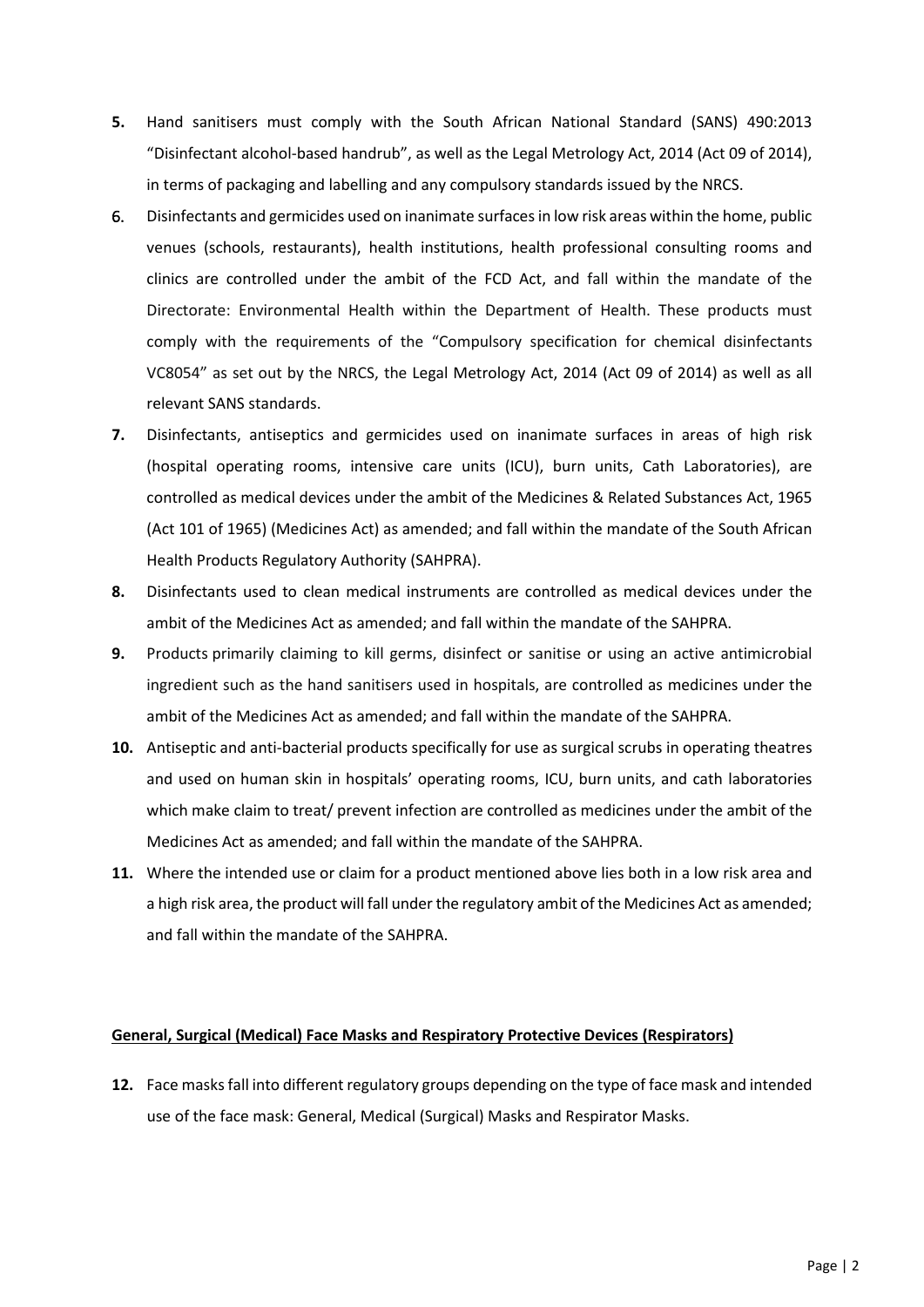- **13.** General face masks, including textile or fabric cloth face masks are not considered protective against respiratory viruses and may not make claims to protect the user or the public from infective agents.
- **14.** General face masks, when not intended for a medical purpose and no claim is made for protection from viruses, do not fall under the regulatory control of the Medicines Act as amended or the National Regulator for Compulsory Specifications Act, 2008 (Act No. 5 of 2008).
- **15.** Surgical Masks and Medical Respirator Masks are classified as Class A medical devices controlled under the ambit of the Medicines Act as amended; and falls within the mandate of the SAHPRA.
- **16.** Surgical face masks must also comply with the SANS 1866-1:2018 "Medical Face Masks" and SANS 51049:2003" Respiratory protective devices - Filtering half masks to protect against particles', as well as the Legal Metrology Act,2014 (Act 09 of 2014), in terms of packaging and labelling.
- **17.** Respirator masks and particle filtering half masks (dust masks) must also comply with the minimum requirements set out in the Compulsory Specification for respiratory protective devices - VC8072:2011, as published by Government Notice No. R. 407 (Government Gazette No. 34272) of 13 May 2011 and the relevant SANS: SANS 50136:1998 "Respiratory Protective Devices - Full Face Masks" and SANS 51043:2003 Respiratory Protective Devices – Particle Filters".
- **18.** Depending on the intended use of the mask and the environment in which the mask is used, respiratory protective devices are also subjected to the provisions of the following Acts:
	- National Regulator for Compulsory Specifications Act, 2008 (Act No. 5 of 2008)
	- Mine Health and Safety Act, 1996 (Act No. 29 of 1996)
	- Occupational Health and Safety Act, 1993 (Act No. 85 of 1993)
- **19.** Face masks certified against the above-mentioned standards can be identified by the standard marked either on the package or the mask itself.

### **Surgical, Examination and General Gloves**

- **20.** Gloves fall into different regulatory groups depending on the intended use of the gloves.
- **21.** If the gloves are intended to be used by healthcare professionals to protect the patient during a medical examination or during a surgical procedure, these examination gloves or surgical gloves are regulated as medical devices controlled under the ambit of the Medicines Act as amended; and falls within the mandate of SAHPRA.
- **22.** Examination non-sterile gloves are classified as Class A medical devices and surgical sterile gloves are classified as Class B medical devices.